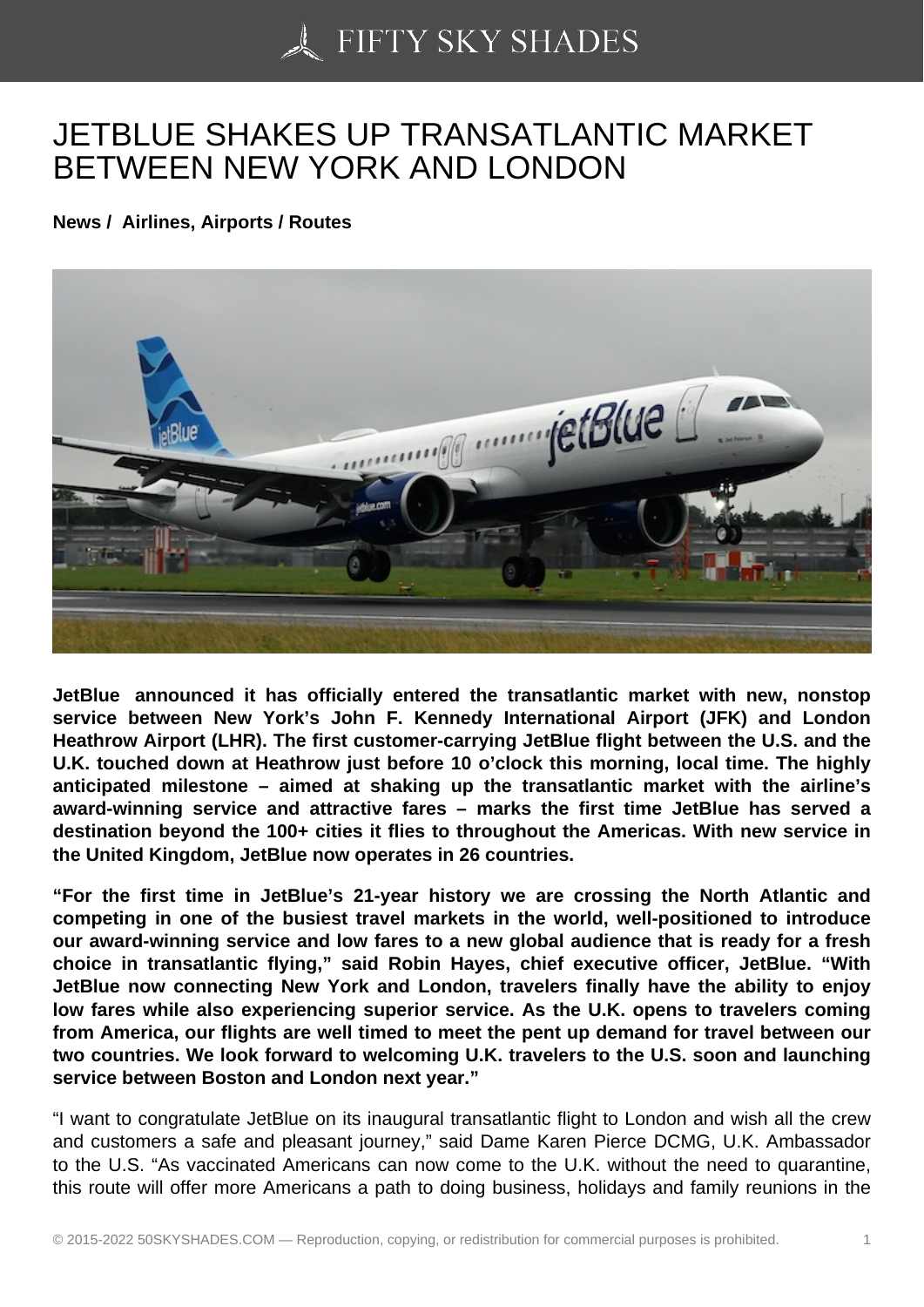U.K. Today's flight quite literally takes our Special Relationship to new heights!"

"The JetBlue route launch between New York and London is not only a most welcomed service to build on the transatlantic market, but the additional accessibility between the two destinations will be an essential player in reigniting international travel," said Paul Gauger, senior vice president, The Americas, VisitBritain. "It is no surprise that there is a huge appetite from Americans to return to Britain, and with the recent announcement regarding the quarantine lift for double vaccinated Americans, we are ready to safely welcome them back to experience the bustling city of London and beyond, from our picturesque villages, breath-taking countryside and captivating coasts."

The A321LR platform – offering the range of a wide-body but with the economics of a single-aisle aircraft – allows JetBlue to effectively compete, with award-winning service and low fares on flights between the U.S. and London. JetBlue converted 13 aircraft in its existing A321 order book to the LR version in April 2019 with the ability to convert more. Additionally, JetBlue has converted another 13 aircraft in its existing order book to the Extra-Long Range – or XLR – version of the A321.

"As we come out of the pandemic and the international market recovers, the A321LR will position JetBlue to offer long-haul international travel at the highest level of customer service and at the lowest cost and risk, said C. Jeffrey Knittel, chairman and chief executive officer, Airbus Americas. "We are proud to partner with JetBlue and congratulate them on their vision, consistent ingenuity and careful attention to detail in delivering an enhanced transatlantic customer experience that is truly world-class."

JetBlue remains on track to add additional service between the U.S. and the U.K. with flights between New York-JFK and London Gatwick Airport (LGW) starting September 29, 2021. The airline will deliver on its commitment to serve multiple London airports and give customers convenient options – with attractive premium and leisure fares – across the greater London metropolitan area no matter which airport they prefer. JetBlue will be the only carrier to offer service to the U.S. at Gatwick – the U.K.'s second busiest airport – creating another important presence in London where it can grow an even larger base of travelers.

London service from Boston, where JetBlue is the leading airline, is planned to start in summer 2022.